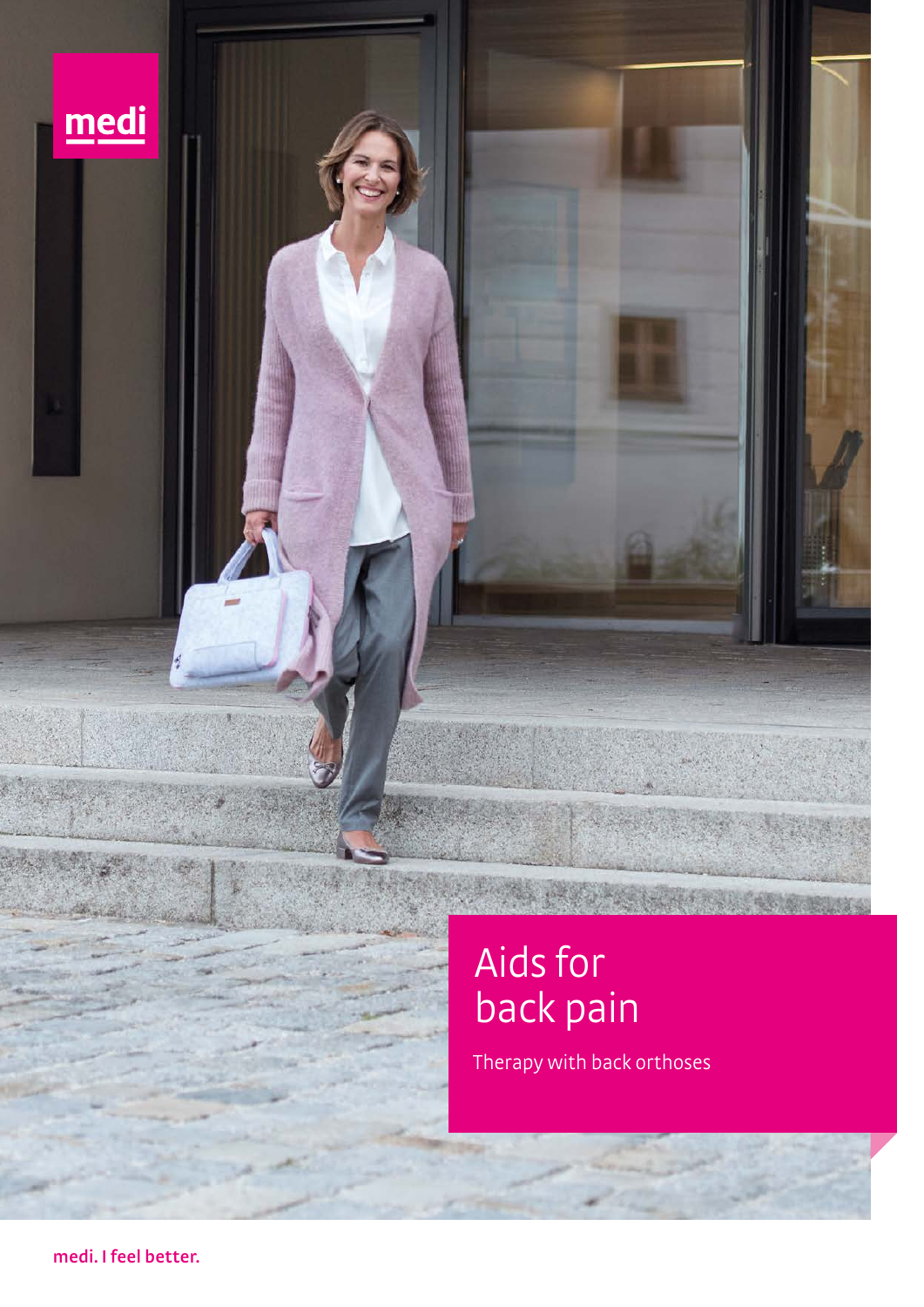## Strengthen muscles, reduce pain

**If you are experiencing back pain due to load imbalances in everyday life or tension from sitting at a desk all day long, proven household remedies such as wheat bags and hot water bottles can provide short-term relief. Pain-relieving medication, massages and relaxation exercises can also help for a short time. But if complaints are ongoing or recurring, another solution will be required in the long term.** 

Back orthoses can improve posture and help relieve muscle tension. They contribute to a reduction of imbalanced movements, stabilise the spine and remove strain from painful areas. In this white paper you will find everything you need to know about current aids for back complaints. You will find out what is special about the medi back orthoses and what you need to take into account to choose the right aid. We also tell you how supports and orthoses are categorised and which costs are covered by health insurance.

Generally, women suffer from back pain more frequently than men. On the one hand, women are more likely to wear shoes with high heels that strain the back. Pregnancy also greatly stresses the skeleton and connective tissue – which can cause spinal pain. Menstrual pains can reach the back as well. In addition, back complaints can be caused by osteoporosis, which also affects women more often than men.<sup>1</sup>

## The difference between supports and orthoses

Supports and orthoses are also referred to as orthopaedic aids. They are aids that are worn, carried with you or taken when you move house. Taking into account individual circumstances, they are also needed to

- 1. prevent an imminent disability,
- 2. ensure the success of a treatment, or
- 3. compensate for obstructions to day-to-day life insofar as they are not everyday items.<sup>2</sup>

Both supports and orthoses are used in the case of injuries or problems with the locomotor system. Even if it does not apply to every single product, put simply, supports are made of elastic material and support the affected body parts, while orthoses have a stable form and often have a posture-correcting function. Both types of aids surround the body part affected and are generally in direct contact with the skin. Often only small differences in the construction or the materials used differentiate a support from an orthosis.

#### **medi back products are orthoses**

Due to their composition (e.g. integrated stabilisation rods or tension strap systems), the back products from medi are termed back orthoses. In general conversation, however, people tend to use the terms support and orthosis interchangeably. eurocom e.V. (manufacturer association for compression therapy and orthopaedic aids) explains the difference between supports and orthoses as follows:

#### **Supports**

Supports are aids that surround or are laid onto the relevant body parts and are usually prefabricated. They consist of soft textiles that not only adapt well to the body's shape but also fully allow controlled movements. As well as their



compressing function, supports are therefore also stabilising and supportive and guide movements. Thanks to their light compression, supports also promote circulation and increase muscle temperature. Supports are primarily used to treat acute or ongoing tissue problems.<sup>3</sup>

### **Orthoses**

Orthoses, in contrast to supports, have stabilising supporting elements made from plastic and metal alongside elastic materials. These often very technically sophisticated aids fix, support, guide or correct in particular the affected joints and body parts. In some areas of treatment, a differentiation is made between passive and active orthoses. While passive orthoses primarily relieve strain on, support and fix the unstable spine, active orthoses should aid the active correction of the patient's impaired spine movement.4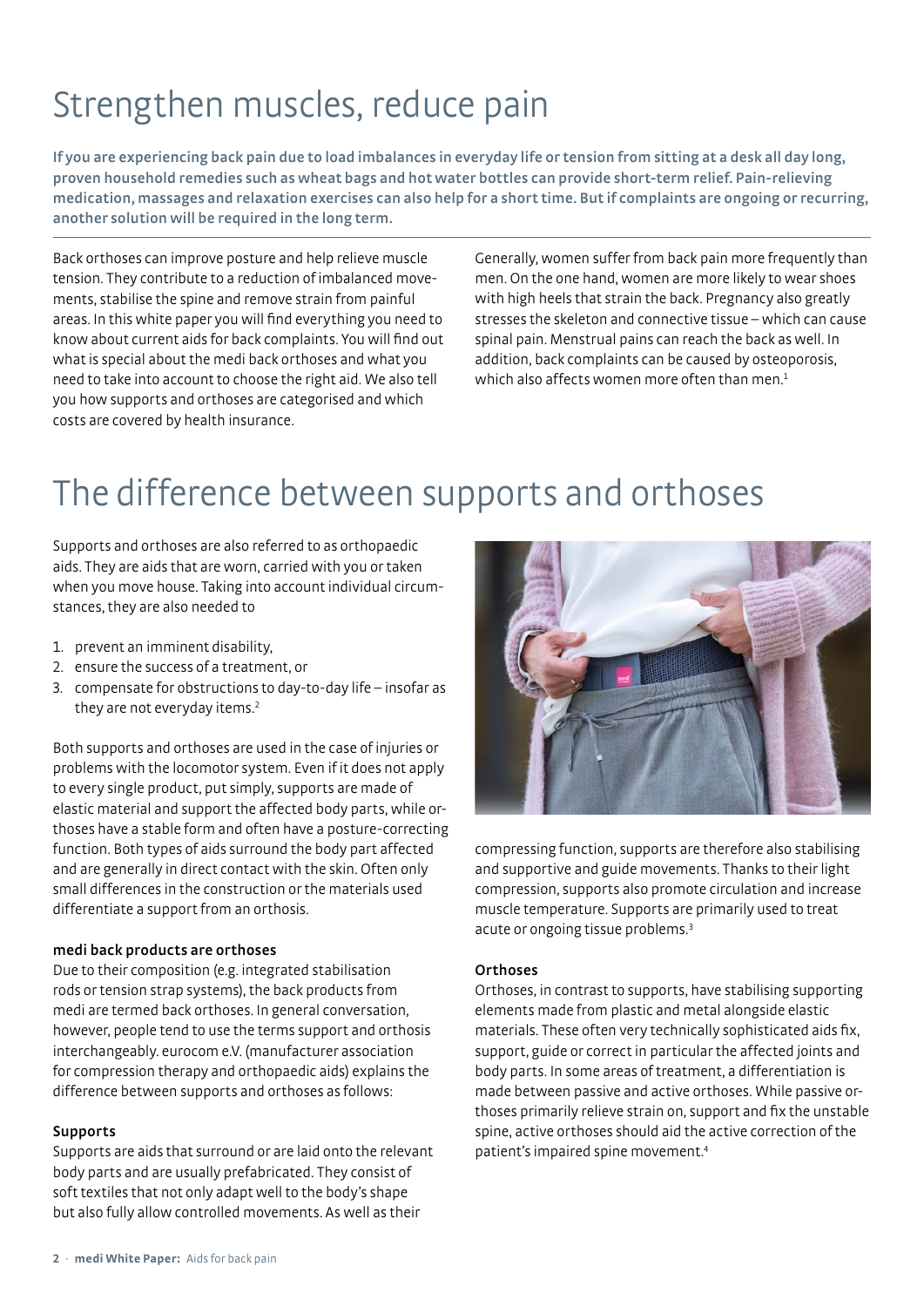## Features of a good orthosis

As orthoses are used to support the locomotor system dayto-day, they should fit to the body as accurately as possible. You should get measured at the hospital to find the right size for you. A breathable, skin-friendly material that feels pleasant to wear is also important. The fabric of the aid should absorb sweat and moisture well and guide it to the surface to evaporate. Modern orthoses are also easy to use and are characterised by long-lasting durability.

And you don't have to sacrifice looking good: you can wear any outfit with an orthosis!



## Orthoses from medi

The innovative products from medi relieve strain on the back without too strongly restricting the patient's movement. The result: less pain and more zest for life at work and at home. As well as their relieving function, many orthoses from medi also exert light compression. In addition, the moisture-transporting Clima Comfort material is breathable and makes the orthosis comfortable to wear. Sweat and moisture are reliably transported to the surface and the skin can breathe. Putting on the lumbar orthoses from medi is extremely simple, as the highly-elastic fabric makes it easy for people with reduced mobility too. The comfort zone ensures that the orthoses from medi don't cut into the skin even after they have been worn for a long time. Orthoses from medi are used by patients with back pain and muscle tension. They can benefit in a variety of ways from models with an integrated pad: these

products not only stabilise the spine and reduce incorrect load bearing, but also offer a pain-relieving massaging effect. The compressive fabric also promotes circulation. In addition, it ensures the reliable absorption and evaporation of sweat and preservation of the skin's own moisture. The special cut in the groin (comfort zone) ensures that the orthosis sits correctly and comfortably in most everyday situations. Using medi lumbar orthoses is easy: placed around the affected body part like a belt, they are fastened using Velcro. The back orthosis Spinomed, which is worn by osteoporosis patients, can be easily put on like a rucksack.

Learn more about the complete back orthosis range from medi: **www.medi.de/en/products/orthoses/back-braces/**

## Do I need a prescription for treatment?

If needed, orthoses for the back can be prescribed by a doctor and are available in specialist medical shops. There you can receive advice on which model is most suited to your needs and if any adaptations need to be made to the aids. A correct and fully-completed prescription also makes it easier for the hospital to invoice the health insurance company. You have 30 days to take the prescription to a specialist store and receive your orthosis. Good to know: none of our aids deduct from the doctor's medicine and therapeutic services budget. This means you don't have to think about requesting a new orthosis prescription at the end of the quarter.

Before you receive your orthosis in the hospital, your health insurer will check whether the prescription from your doctor